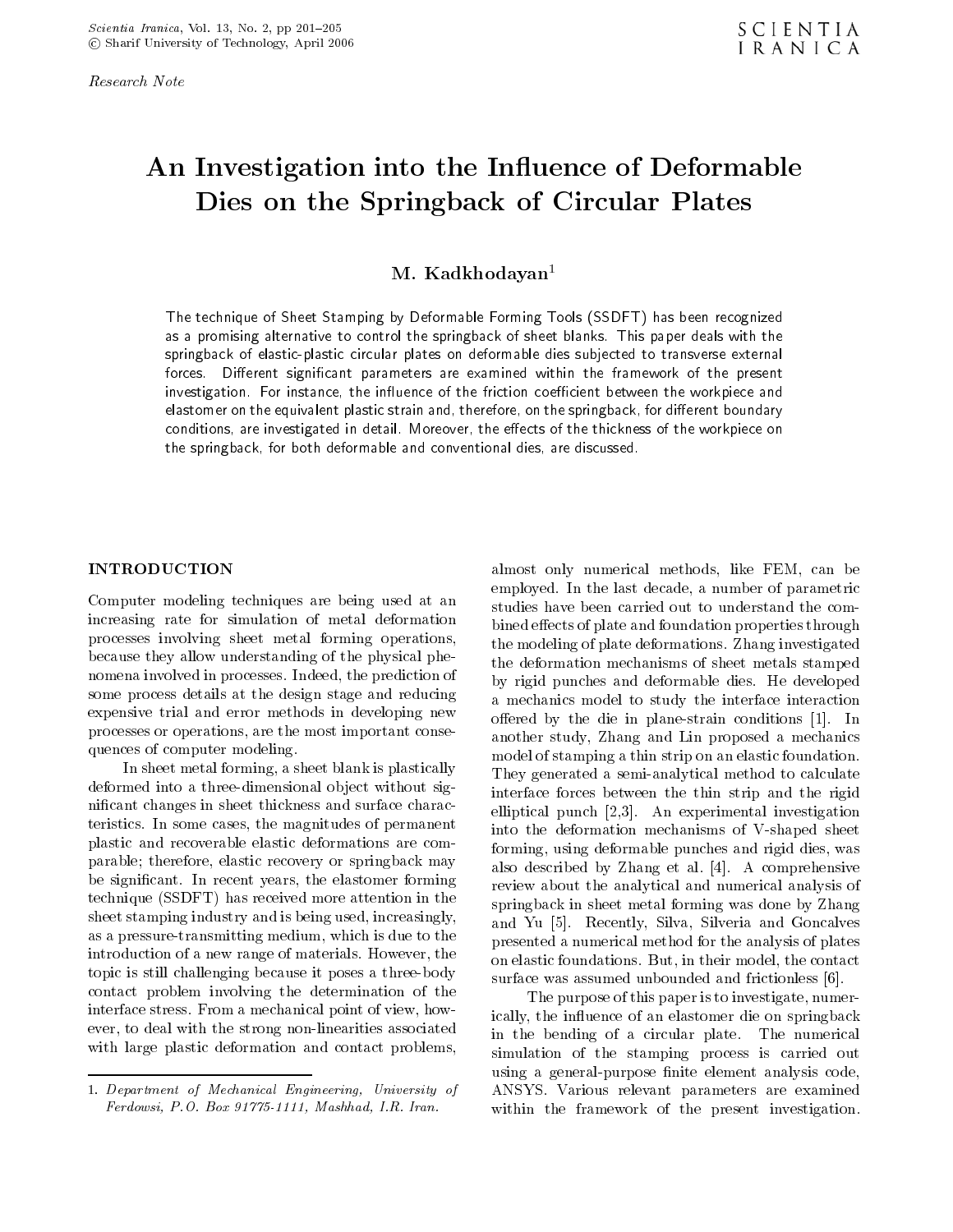For instance, the influence of the friction coefficient between the workpiece and elastomer on the equivalent plastic strain and, therefore, on the springback, for different boundary conditions, is investigated in detail. Moreover, the effects of the thickness of the workpiece on the springback, for both deformable and normal dies, are discussed.

# PROBLEM DESCRIPTION AND MODELING

Consider the stamping of <sup>a</sup> thin circular plate on an elastic foundation by <sup>a</sup> rigid cylindrical punch, Figure 1. As long as the maximum deflection of the plate is not too large (it is taken as being  $\frac{2\pi m}{t} \leq 2$  in corrected by  $\frac{1}{t}$ this study) and the plate and punch remain in contact, the contact stress between them can be assumed to be uniform. Although, by using the finite element analysis, such an assumption is unnecessary and the contact stress distribution can be the output of the deformation simulation. It was, however, realized by the author that this assumption does not cause many differences in the results in the framework of the problem. <sup>A</sup> commercial FEM code, ANSYS 5.4, is employed to simulate the stamping process. The material is considered to be an elastic/perfectly plastic metal (thickness t, radius a, yield stress  $\sigma_Y = 200$ MPa, Young's modulus  $E_s = 196$  GPa, Poisson's ratio  $\nu = 0.3$ ) on an elastic die (a standard elastomer with Young's modulus,  $E_d$ ,  $\frac{E_s}{E_d} = 17730$ ). The ratio pre of the radius to the thickness of the plate and the friction coefficient between the plate and elastomer are assumed to be  $a/t = 50$  and  $\mu = 0.05$ , respectively, unless other quantities are mentioned. The radius of the cylindrical punch is  $R_p = 50$  mm and the corner radius of the curvature of the punch and die is  $R = 5$  mm;  $\alpha$  is a non-dimensional parameter by definition of  $\alpha = a^2/R_pt$  and  $M_P$  is the fully plastic bending moment of the plate  $(M_p = \sigma_Y t^2/4)$ . Twenty shell elements are used in <sup>a</sup> radial direction and Hyperelastic elements 56 and contact element <sup>26</sup> are employed for treatment of the contact between the punch and the workpiece and that of between the



(a) With simply supported edge

(b) With clamped edge

Figure 1. The schematic of plate stamping on an elastic die.

workpiece and the elastomer die. It is assumed that the elastomer treats as rubber and the Mooney-Rivilin option in the ANSYS program can be applied with the constants  $C_1 = 0.293$  MPa and  $C_2 = 0.177$  MPa. This option can be more claried as follows: Hyperelasticity refers to materials which can experience finite elastic deformation that is completely recoverable. Rubber and many other polymer materials fall into this category. The Mooney-Rivilin option is a material law suitable for incompressible materials and the stresses for these materials are usually derived from strain energy density functions. The Coulomb model is used to simulate the friction between the elastomer and the workpiece. In the current research, the words "con" and "def" stand for the forming on conventional and deformable dies, respectively. Furthermore, two different boundary conditions, i.e., the simply supported edge and the clamped edge, are examined. It is assumed that the edges are movable and, therefore, the supports let the plate move in <sup>a</sup> radial direction (Figure 1).

#### RESULTS AND DISCUSSION

Figure <sup>2</sup> shows <sup>a</sup> comparison between the current analysis and a numerical result [7] for the conventional U-bending. A maximum difference of  $15\%$ , for the nondimensional load-deflection curves, was observed. No other data was found to be compared with those of the present work.

As known, the amount of springback in <sup>a</sup> blank depends on the plastic zone development and this characteristic, in turn, can be estimated by the equivalent plastic strain in the blank. This will be especially true when different blanks under the same loading condition are compared [8]. Hence, in the following discussion, the equivalent plastic strain will always be used as an index to predict the amount of springback in a plate.



 $\blacksquare$   $\blacksquare$   $\blacksquare$   $\blacksquare$   $\blacksquare$   $\blacksquare$   $\blacksquare$   $\blacksquare$   $\blacksquare$   $\blacksquare$   $\blacksquare$   $\blacksquare$   $\blacksquare$   $\blacksquare$   $\blacksquare$   $\blacksquare$   $\blacksquare$   $\blacksquare$   $\blacksquare$   $\blacksquare$   $\blacksquare$   $\blacksquare$   $\blacksquare$   $\blacksquare$   $\blacksquare$   $\blacksquare$   $\blacksquare$   $\blacksquare$   $\blacksquare$   $\blacksquare$   $\blacksquare$   $\blacks$ curves for the conventional dies.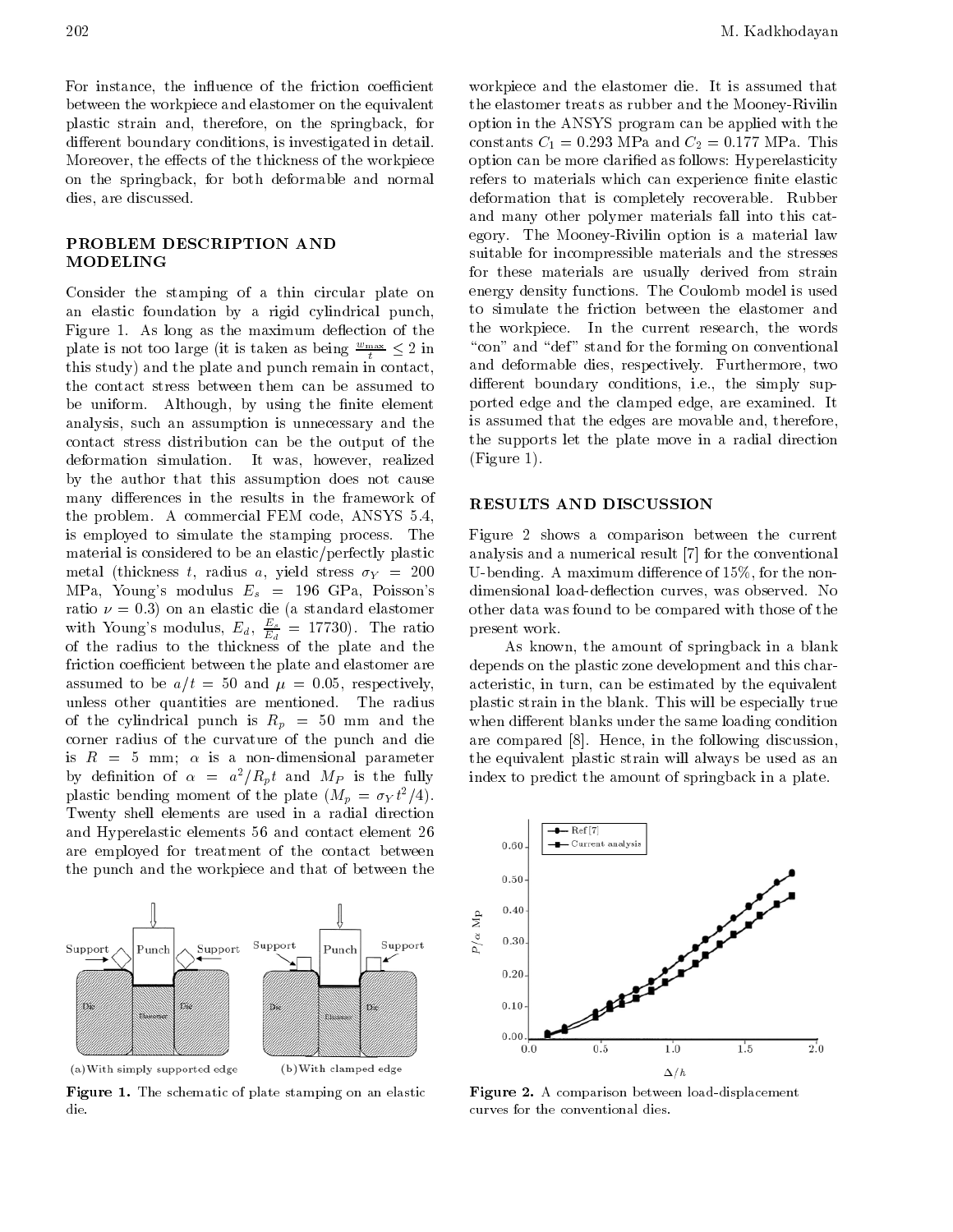To demonstrate the dependency of the springback on different parameters, discussion has been initiated to investigate the effects of the following: (a) Friction coefficient between plate and elastomer, (b) Plate thickness, (c) Deformable die. The equivalent plastic strains displayed in Figures 3 to 5 have been obtained for the same ratio of maximum deflection to plate thickness,  $\frac{w_{\text{max}}}{t} = 2$ .  $t$  and  $t$  and  $t$  and  $t$  and  $t$ 

The friction between the sheet and die has a great effect on the behavior of the equivalent plastic strain (Figure 3). It is obvious that a die possessing a larger coefficient of friction is desirable, in terms of a higher equivalent plastic strain and, therefore, less springback. An interpretation of the above effect is that friction increases the membrane force. In addition, one can see clearly that, for  $0.6 < r/a < 0.9$ , in the case of a movable, simply supported edge, more reduction in the amount of springback is observed, which is almost in agreement with the results obtained in [1]. However, the trend for the movable clamped plates is different, which could be attributed to the process of plastic zone development.



 ${\bf r}$  igure  ${\bf 3}.$  Extect of friction coefficient on the equivalent plastic strain at bottom of plate (in this figure  $\mu$  stands for the friction coefficient).



Figure 4. Eect of plate thickness on equivalent plastic strain at bottom of plate.

Figure <sup>4</sup> clearly shows the relationship between springback and plate thickness for different boundary conditions. It may be seen that for the different types of support, the springback amount always decreases as the plate becomes thicker. Furthermore, the trend of <sup>a</sup> springback, with the distance from the center as in Figure 4, is nearly similar to Figure 3, for different boundary conditions, respectively. It means that the nature of the friction effect on different plates is, approximately, similar. For the clamped plate, the amount of springback remains nearly constant when the  $a/t$  is between 50 and 70, which is almost in agreement with [9].

To observe the effect of elastomer on springback, Figure 5 may be considered. Generally, this figure demonstrates that the use of elastomer usually reduces the amount of springback in plates. Although, in some small areas, more plastic strain is observed in the conventional die, it can be attributed to the lesser effect of elastomer on the produced membrane forces in plate, in those parts. Moreover, the effect of plate thickness, for both deformable and conventional dies, has <sup>a</sup> similar trend and, in both cases, there is less springback in thicker plates.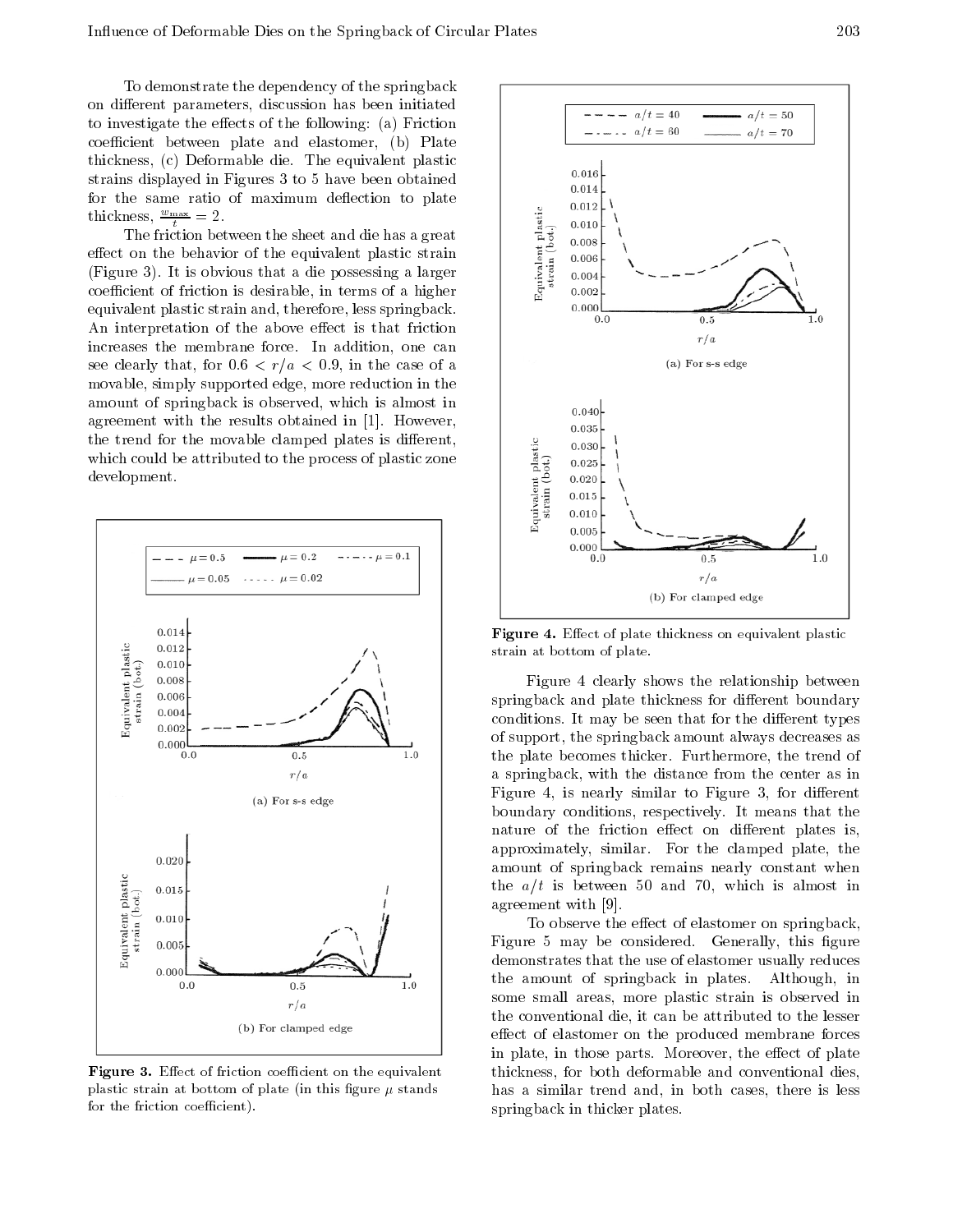

Figure 5. Comparison of equivalent plastic strain between conventional and deformable dies with clamped edge.

Figures 5b and 5c show a comparison between two different dies for the amount of total plastic strain at the middle and top of the plate. As may be observed from Figure 5b, an opposite trend can be observed in the elastomer effect for  $r/a < 0.5$ , compared to that in Figure 5a. This may be difficult to understand at first glance. However, one can explain this by carefully following the bending process of the plate. At the top of the plate, bending and membrane effects act in different directions, i.e. compressive and tensile, respectively. However, when loading precedes the development of the plastic zone, produced by the tensile bending moment, membrane forces will have the dominant effects of plastic strain development. Additionally, near to the edge of the plate, a different trend of plastic strain can be seen for  $r/a > 0.9$ , which is because the plastic zone produced by the clamped support becomes dominant in that part. Finally, at the middle layer of the plate, however, the effect of pure membrane forces on the springback shows a similar trend to the bottom layers (Figure 5c). Hence, it can almost be understood that the membrane forces in blank, produced by the interaction between elastomer and plate, would mainly explain the mechanism of springback reduction in deformable dies. Finally, it has to be pointed out that the computations have been repeated for similar cases of work hardening materials (Romberg-Osgood model). It is concluded that using work hardening materials increases the springback of the workpiece, compared to that of the perfect plastic ones. However, the other attained results are, qualitatively, almost the same.

# SUMMARY

<sup>A</sup> numerical solution to the springback of circular plates was presented. The analysis conducted can be outlined in the following conclusions:

- 1. Deformable dies seem to be capable of reducing the amount of springback in plates. <sup>A</sup> die possessing a larger coefficient of friction is desirable, in terms of a higher equivalent plastic strain and, therefore, less springback;
- 2. Monitoring of equivalent plastic strain inside the workpiece, even when plates with different thicknesses are being compared, may be applied and, potentially, can give some suitable guidelines for estimating and controlling springback;
- 3. The membrane forces created by the interaction forces between the elastomer and plate would mainly explain the mechanism of springback reduction in deformable dies;
- 4. It was found that the springback ratio tends to be smaller in thicker blanks.

# **REFERENCES**

- 1. Zhang, L.C. "A mechanics model for sheet metal stamping using deformable dies", J. Mater. Proc. Tech., 53, pp 798-810 (1995).
- 2. Zhang, L.C. and Lin, Z. "A new mechanics model of stamping a thin strip on an elastic foundation", Int. J. Solids Structures, 34, pp 327-339 (1997).
- 3. Zhang, L.C. and Lin, Z. "An analytical solution to springback of sheet metals stamped by <sup>a</sup> rigid punch